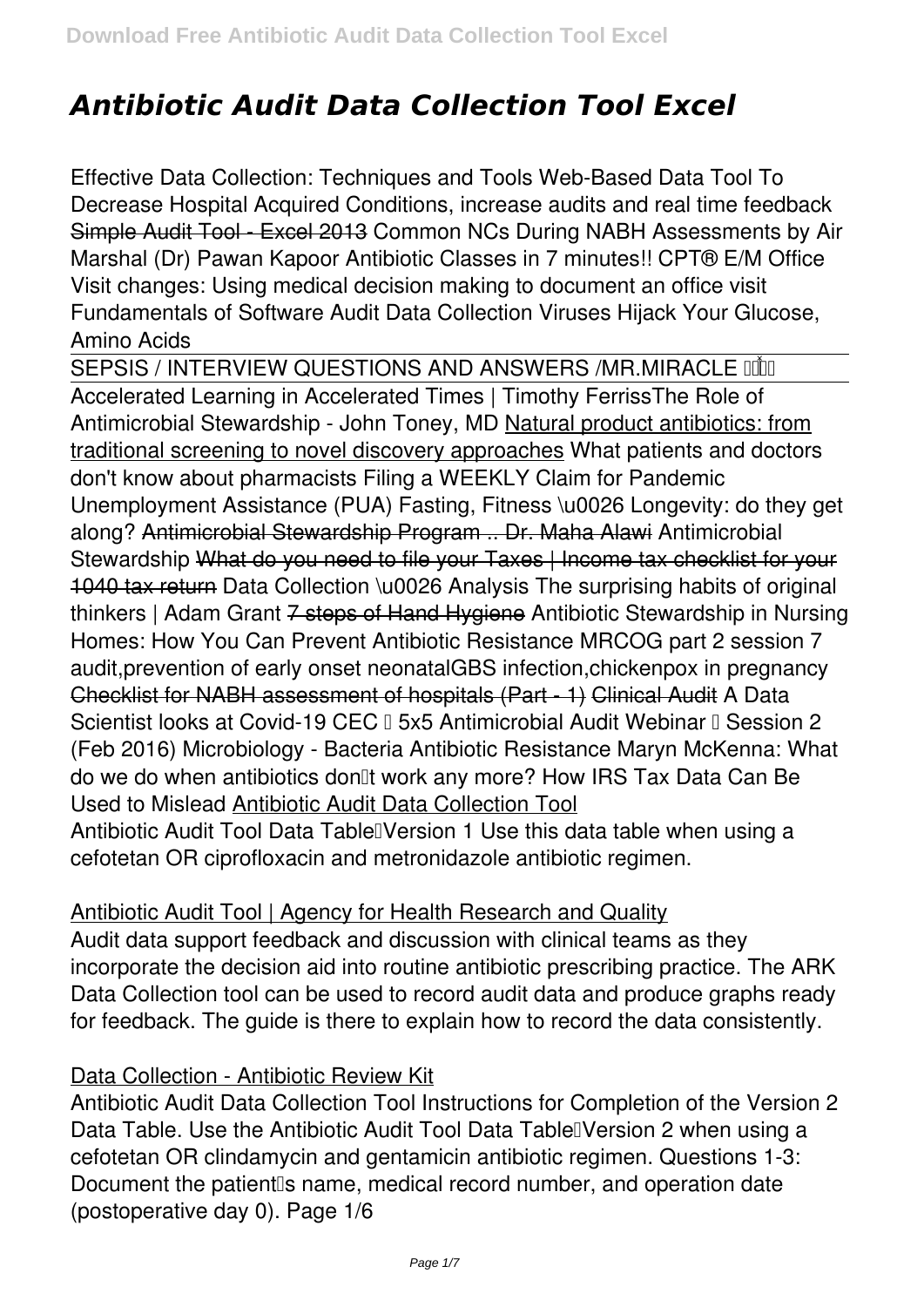#### Antibiotic Audit Data Collection Tool Excel

Co-developed by the FGDP (UK) and the British Dental Association, and endorsed by Public Health England, the Antimicrobial Prescribing Self-Audit Tool is a data collection sheet accompanied by a comprehensive guide enabling dental prescribers to complete a clinical audit of their antimicrobial prescribing and/or their overall management of dental infections.

#### Antimicrobial Prescribing | FGDP

GP audit tool. We have developed a range of interventions to support the reduction of unnecessary use of antibiotics for self-limiting respiratory tract infections. SAPG GP primary care audit tool Primary care management of infection audit tool data collection form

#### GP audit tool - SAPG

Antibiotic Audit Toolkits TARGET audit toolkits and action planning TARGET have developed a series of audits to assess antibiotic prescribing against national guidelines. For more information go to the TARGET website, or click on the links below to download audit templates.

#### Antibiotic Audit Toolkits - NECS Medicines Optimisation

Antibiotic consumption submission tool  $\Box$  PHE will publish quarterly antibiotic data directly from RxInfo Define and will not require trusts to submit data unless there are discrepancies within RxInfo data. Trusts wishing to submit their own data to PHE can do so on a quarterly basis using this submission tool.

#### NHS England » Antimicrobial resistance CQUIN 2019/20

The toolkit helps influence prescribers<sup>[]</sup> and patients<sup>[]</sup> personal attitudes, social norms and perceived barriers to optimal antibiotic prescribing. It includes a range of resources that can each be used to support prescribers<sup>[]</sup> and patients<sup>[]</sup> responsible antibiotic use, helping to fulfil CPD and revalidation requirements.

#### TARGET Antibiotics Toolkit - RCGP

This template can be used to document the Antibiotic Prescribing for Urinary Tract Infections audit undertaken by practices as part of the Incentive Scheme. It has been produced to provide practices with a guide but may be adapted to suit the needs of the practice or individual audit.

#### Audit Summary Template - mm.wirral.nhs.uk

AUDIT Number of prescriptions for oral antibiotics Indication for antibiotics recorded clearly in notes Standard Data collection (1) I November 2010 30 22 73.33% 100.00% Data collection (2) – November 2011 18 17 94.44% 100.00% Data collections (3) <sup>0</sup> November 2012 31 31 100.00% 100.00%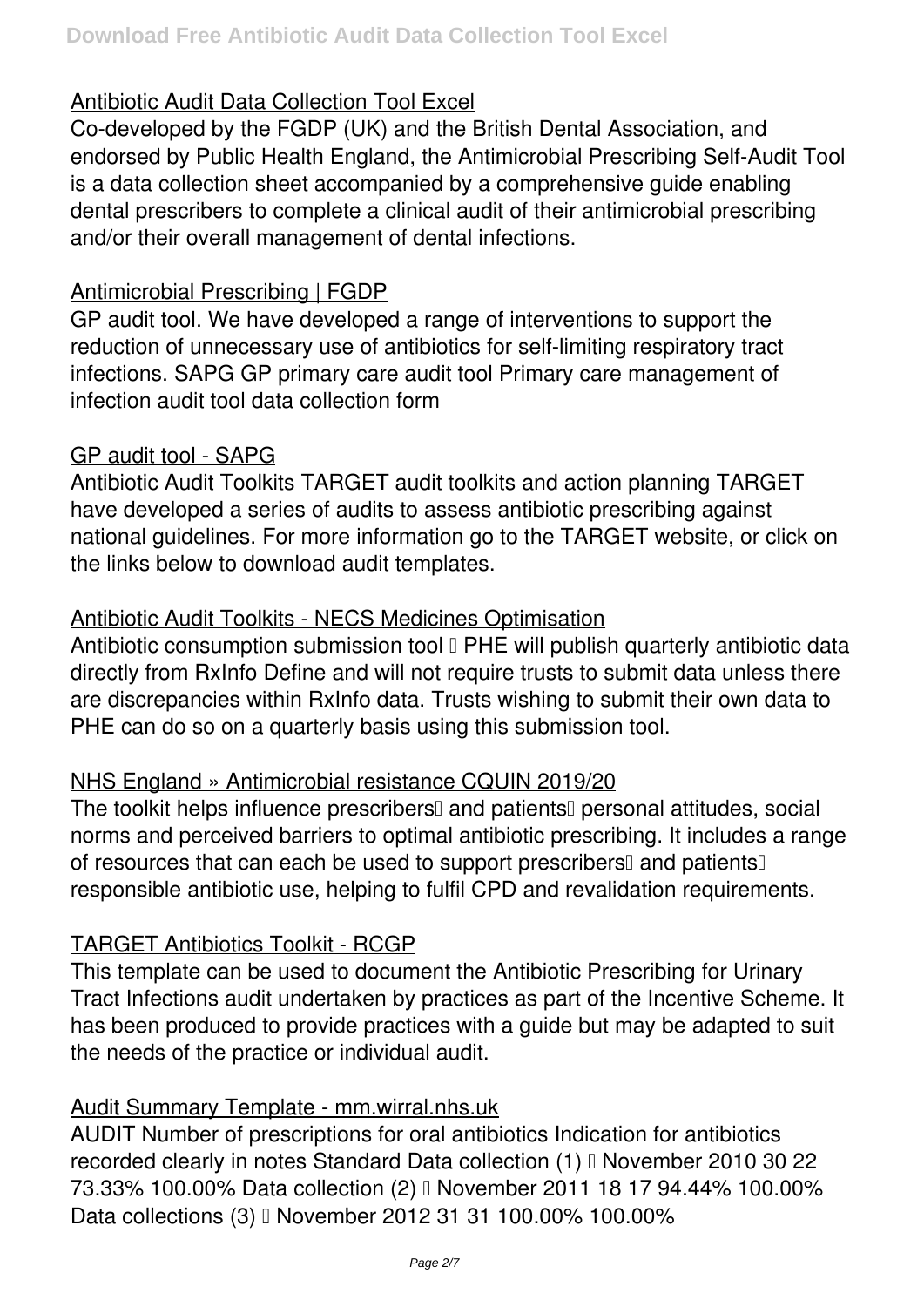# AUDIT OF ANTIBIOTIC PRESCRIBING

Dentists issue around 5-7% of NHS antibiotic prescriptions, and the Antimicrobial Prescribing Self-Audit Tool consists of a data collection sheet together with a comprehensive guide enabling them to complete a clinical audit of their prescribing and their management of dental infections.

# Prescribing self-audit tool re-launched as 5-year ...

Antibiotic Audit Tool Data Table<sup>r</sup> Version 2 Use the Version 2 Data Table when using a cefotetan OR clindamycin and gentamicin antibiotic regimen.\* Table includes two columns. The first column is titled question and includes questions a user will step through when using a Cefotetan or Clindamycin and Gentamycin antibiotic regimen.

Antibiotic Audit Tool - Agency for Healthcare Research and ... The dental antimicrobial stewardship (AMS) toolkit for primary care was developed in collaboration between the Dental Subgroup of Public Health England<sup>®</sup>s English surveillance programme for...

# Dental antimicrobial stewardship: toolkit - GOV.UK

Dentists issue around 5-7 per cent of NHS antibiotic prescriptions and the Antimicrobial Prescribing Self-Audit Tool consists of a data collection sheet together with a comprehensive guide enabling clinical audits of prescribing and management of dental infections.

# Updated audit tool for dental antimicrobial prescribing ...

Medical Audits Antibiotic Focus audit tool ensures standardised practices across your organisation helping you monitor compliance with antibiotic time out and Focus to ensure the correct antibiotic for the correct patient consistently.

# Antibiotic Stewardship audit tool from Medical Audits ...

The Formplus<sup>[]</sup> online data collection tool is perfect for gathering primary data, i.e. raw data collected from the source. You can easily get data with at least three data collection methods with our online and offline data gathering tool. I.e Online Questionnaires, Focus Groups and Reporting.

# 7 Data Collection Methods & Tools For Research

**Data collection tool from NHSI/PHE ISubmit quarterly data to PHE via the online** portal **LAuditing two data fields: number of doses and antibiotic choice in line with** local hospital guidance **Both indicators: Recommendation for junior doctors or** ward pharmacists to collect the audit data to allow antimicrobial teams to focus on QI

Antimicrobial Resistance CQUIN 2019-2020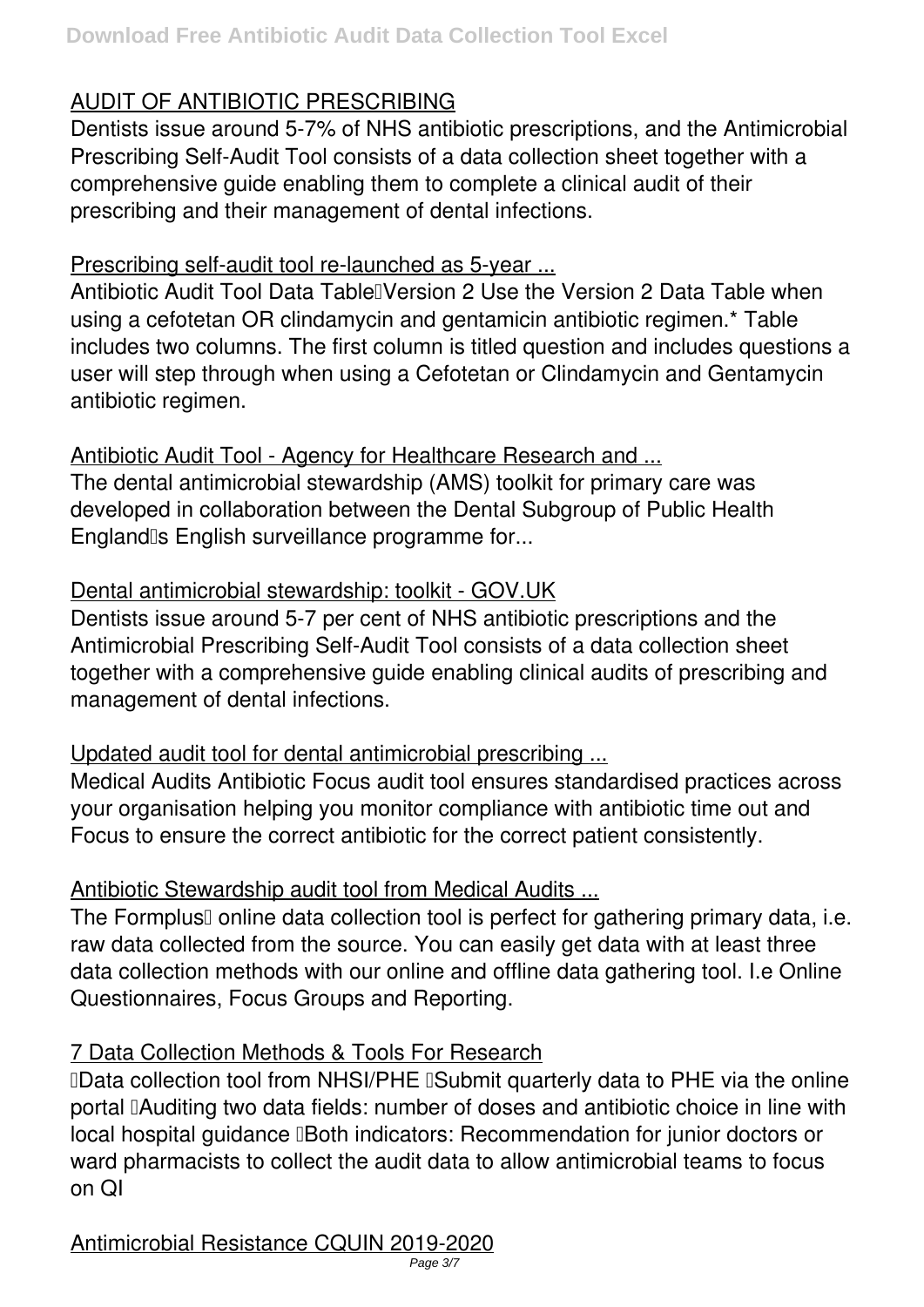If a patient is administered more than one antibiotic for surgical prophylaxis, each data field in the data collection tool will apply to all the antibiotics.

Antimicrobial resistance CQUIN 2019/20, parts CCG1a and CCG1b The Adult Antibiotic Policy was used to generate standards, which were audited using a data collection tool. Data was collected across a two week period in July, upon all medical admissions within the Royal Gwent Hospital. No ethics approval was needed for this audit.

*Effective Data Collection: Techniques and Tools Web-Based Data Tool To Decrease Hospital Acquired Conditions, increase audits and real time feedback* Simple Audit Tool - Excel 2013 Common NCs During NABH Assessments by Air Marshal (Dr) Pawan Kapoor Antibiotic Classes in 7 minutes!! CPT® E/M Office Visit changes: Using medical decision making to document an office visit Fundamentals of Software Audit Data Collection **Viruses Hijack Your Glucose, Amino Acids**

SEPSIS / INTERVIEW QUESTIONS AND ANSWERS /MR.MIRACLE **[1001]** 

Accelerated Learning in Accelerated Times | Timothy Ferriss*The Role of Antimicrobial Stewardship - John Toney, MD* Natural product antibiotics: from traditional screening to novel discovery approaches What patients and doctors don't know about pharmacists **Filing a WEEKLY Claim for Pandemic Unemployment Assistance (PUA)** *Fasting, Fitness \u0026 Longevity: do they get along?* Antimicrobial Stewardship Program .. Dr. Maha Alawi *Antimicrobial Stewardship* What do you need to file your Taxes | Income tax checklist for your 1040 tax return **Data Collection \u0026 Analysis** The surprising habits of original thinkers | Adam Grant <del>7 steps of Hand Hygiene</del> Antibiotic Stewardship in Nursing Homes: How You Can Prevent Antibiotic Resistance *MRCOG part 2 session 7 audit,prevention of early onset neonatalGBS infection,chickenpox in pregnancy* Checklist for NABH assessment of hospitals (Part - 1) Clinical Audit A Data Scientist looks at Covid-19 CEC **L5x5** Antimicrobial Audit Webinar L Session 2 **(Feb 2016) Microbiology - Bacteria Antibiotic Resistance Maryn McKenna: What do we do when antibiotics don't work any more? How IRS Tax Data Can Be Used to Mislead** Antibiotic Audit Data Collection Tool Antibiotic Audit Tool Data Table<sup>[]</sup> Version 1 Use this data table when using a cefotetan OR ciprofloxacin and metronidazole antibiotic regimen.

# Antibiotic Audit Tool | Agency for Health Research and Quality

Audit data support feedback and discussion with clinical teams as they incorporate the decision aid into routine antibiotic prescribing practice. The ARK Data Collection tool can be used to record audit data and produce graphs ready for feedback. The guide is there to explain how to record the data consistently. Page 4/7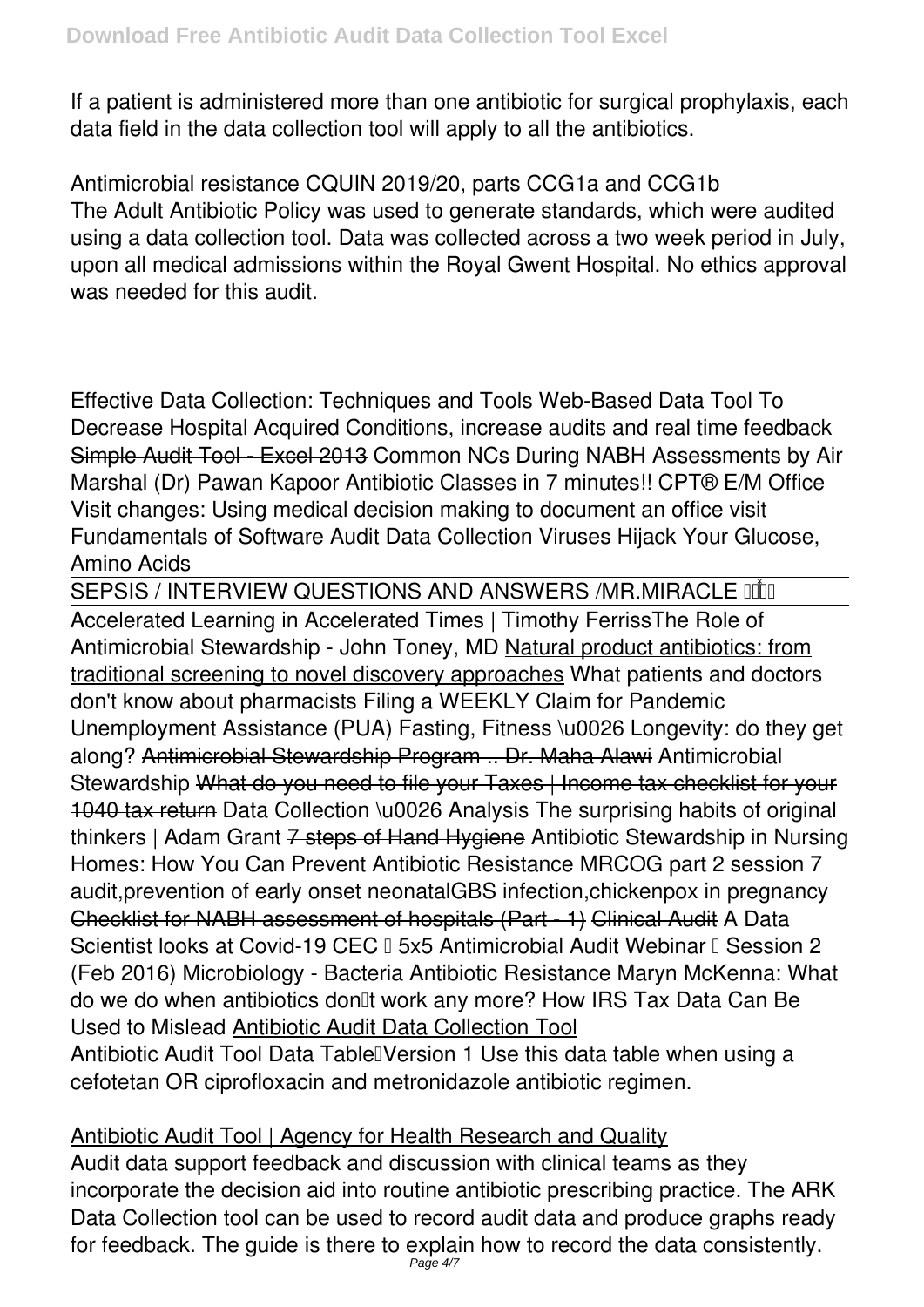# Data Collection - Antibiotic Review Kit

Antibiotic Audit Data Collection Tool Instructions for Completion of the Version 2 Data Table. Use the Antibiotic Audit Tool Data Table<sup>n</sup>Version 2 when using a cefotetan OR clindamycin and gentamicin antibiotic regimen. Questions 1-3: Document the patient<sup>'</sup>s name, medical record number, and operation date (postoperative day 0). Page 1/6

# Antibiotic Audit Data Collection Tool Excel

Co-developed by the FGDP (UK) and the British Dental Association, and endorsed by Public Health England, the Antimicrobial Prescribing Self-Audit Tool is a data collection sheet accompanied by a comprehensive guide enabling dental prescribers to complete a clinical audit of their antimicrobial prescribing and/or their overall management of dental infections.

# Antimicrobial Prescribing | FGDP

GP audit tool. We have developed a range of interventions to support the reduction of unnecessary use of antibiotics for self-limiting respiratory tract infections. SAPG GP primary care audit tool Primary care management of infection audit tool data collection form

## GP audit tool - SAPG

Antibiotic Audit Toolkits TARGET audit toolkits and action planning TARGET have developed a series of audits to assess antibiotic prescribing against national guidelines. For more information go to the TARGET website, or click on the links below to download audit templates.

## Antibiotic Audit Toolkits - NECS Medicines Optimisation

Antibiotic consumption submission tool  $\Box$  PHE will publish quarterly antibiotic data directly from RxInfo Define and will not require trusts to submit data unless there are discrepancies within RxInfo data. Trusts wishing to submit their own data to PHE can do so on a quarterly basis using this submission tool.

# NHS England » Antimicrobial resistance CQUIN 2019/20

The toolkit helps influence prescribers<sup>[]</sup> and patients<sup>[]</sup> personal attitudes, social norms and perceived barriers to optimal antibiotic prescribing. It includes a range of resources that can each be used to support prescribers<sup>[]</sup> and patients<sup>[]</sup> responsible antibiotic use, helping to fulfil CPD and revalidation requirements.

## TARGET Antibiotics Toolkit - RCGP

This template can be used to document the Antibiotic Prescribing for Urinary Tract Infections audit undertaken by practices as part of the Incentive Scheme. It has been produced to provide practices with a guide but may be adapted to suit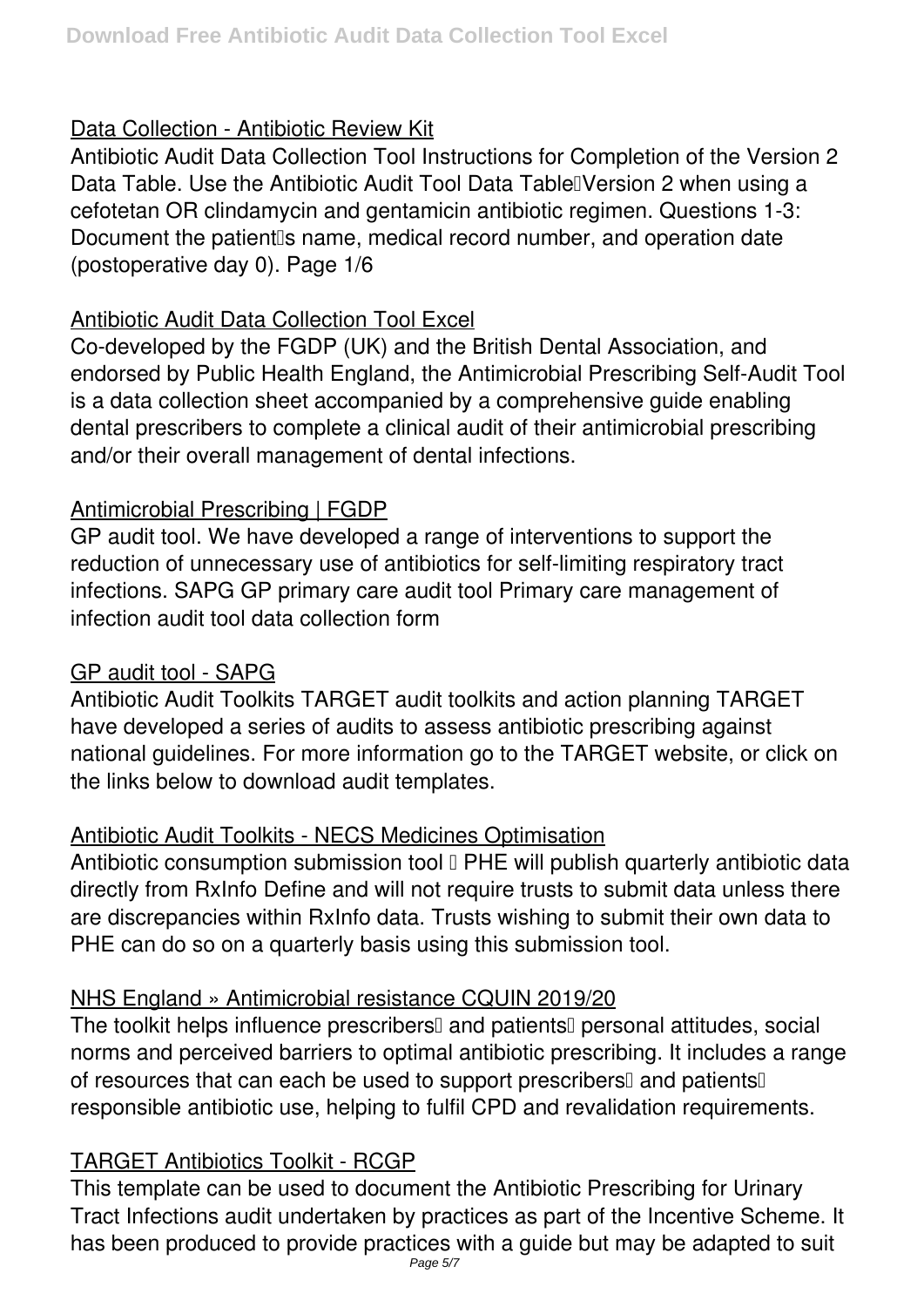the needs of the practice or individual audit.

# Audit Summary Template - mm.wirral.nhs.uk

AUDIT Number of prescriptions for oral antibiotics Indication for antibiotics recorded clearly in notes Standard Data collection (1) I November 2010 30 22 73.33% 100.00% Data collection (2) – November 2011 18 17 94.44% 100.00% Data collections (3) D November 2012 31 31 100.00% 100.00%

# AUDIT OF ANTIBIOTIC PRESCRIBING

Dentists issue around 5-7% of NHS antibiotic prescriptions, and the Antimicrobial Prescribing Self-Audit Tool consists of a data collection sheet together with a comprehensive guide enabling them to complete a clinical audit of their prescribing and their management of dental infections.

## Prescribing self-audit tool re-launched as 5-year ...

Antibiotic Audit Tool Data Table<sup>[]</sup> Version 2 Use the Version 2 Data Table when using a cefotetan OR clindamycin and gentamicin antibiotic regimen.\* Table includes two columns. The first column is titled question and includes questions a user will step through when using a Cefotetan or Clindamycin and Gentamycin antibiotic regimen.

Antibiotic Audit Tool - Agency for Healthcare Research and ... The dental antimicrobial stewardship (AMS) toolkit for primary care was developed in collaboration between the Dental Subgroup of Public Health England<sup>®</sup>s English surveillance programme for...

## Dental antimicrobial stewardship: toolkit - GOV.UK

Dentists issue around 5-7 per cent of NHS antibiotic prescriptions and the Antimicrobial Prescribing Self-Audit Tool consists of a data collection sheet together with a comprehensive guide enabling clinical audits of prescribing and management of dental infections.

## Updated audit tool for dental antimicrobial prescribing ...

Medical Audits Antibiotic Focus audit tool ensures standardised practices across your organisation helping you monitor compliance with antibiotic time out and Focus to ensure the correct antibiotic for the correct patient consistently.

## Antibiotic Stewardship audit tool from Medical Audits ...

The Formplus<sup>[]</sup> online data collection tool is perfect for gathering primary data, i.e. raw data collected from the source. You can easily get data with at least three data collection methods with our online and offline data gathering tool. I.e Online Questionnaires, Focus Groups and Reporting.